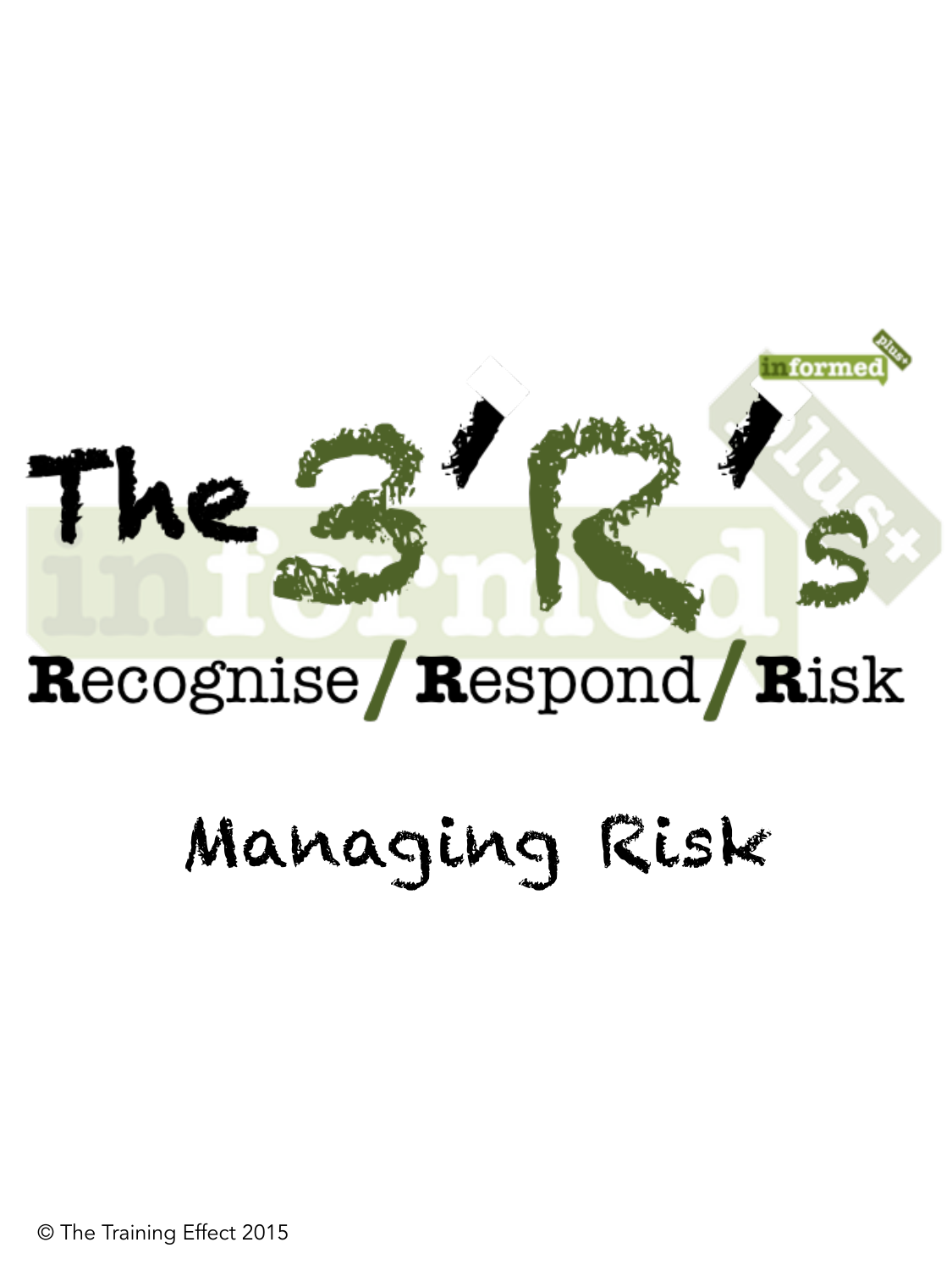

The following tools in this pack are designed to support young people in relation to managing risk.

The individual tools can be used as the basis for a group discussion but are more useful to use in 1 to 1 sessions with young people.

Each of the tools is focused on decision making and behavioural change and lead to better skills in the management of risk.

Explainers are included for each tool.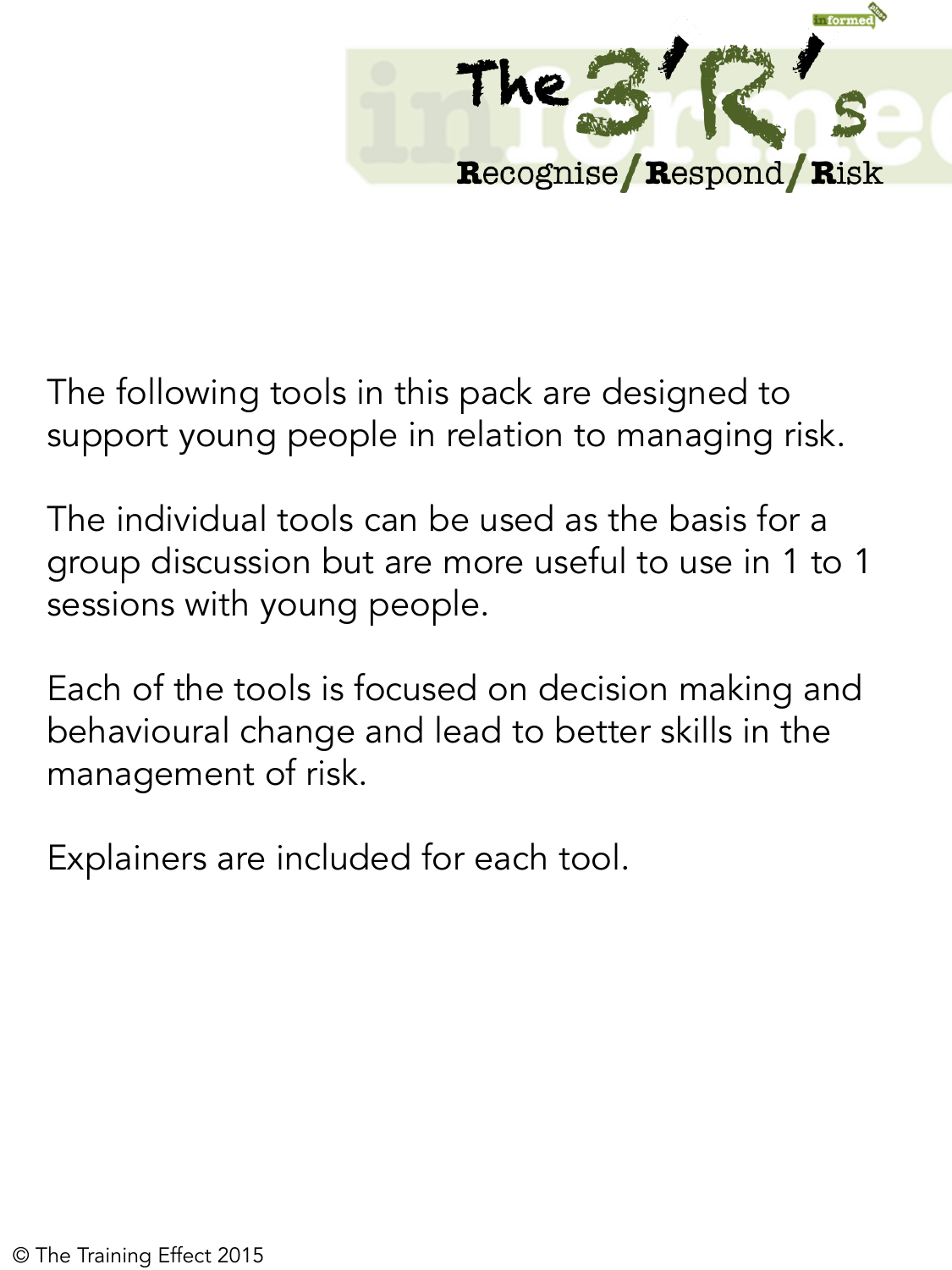

# My control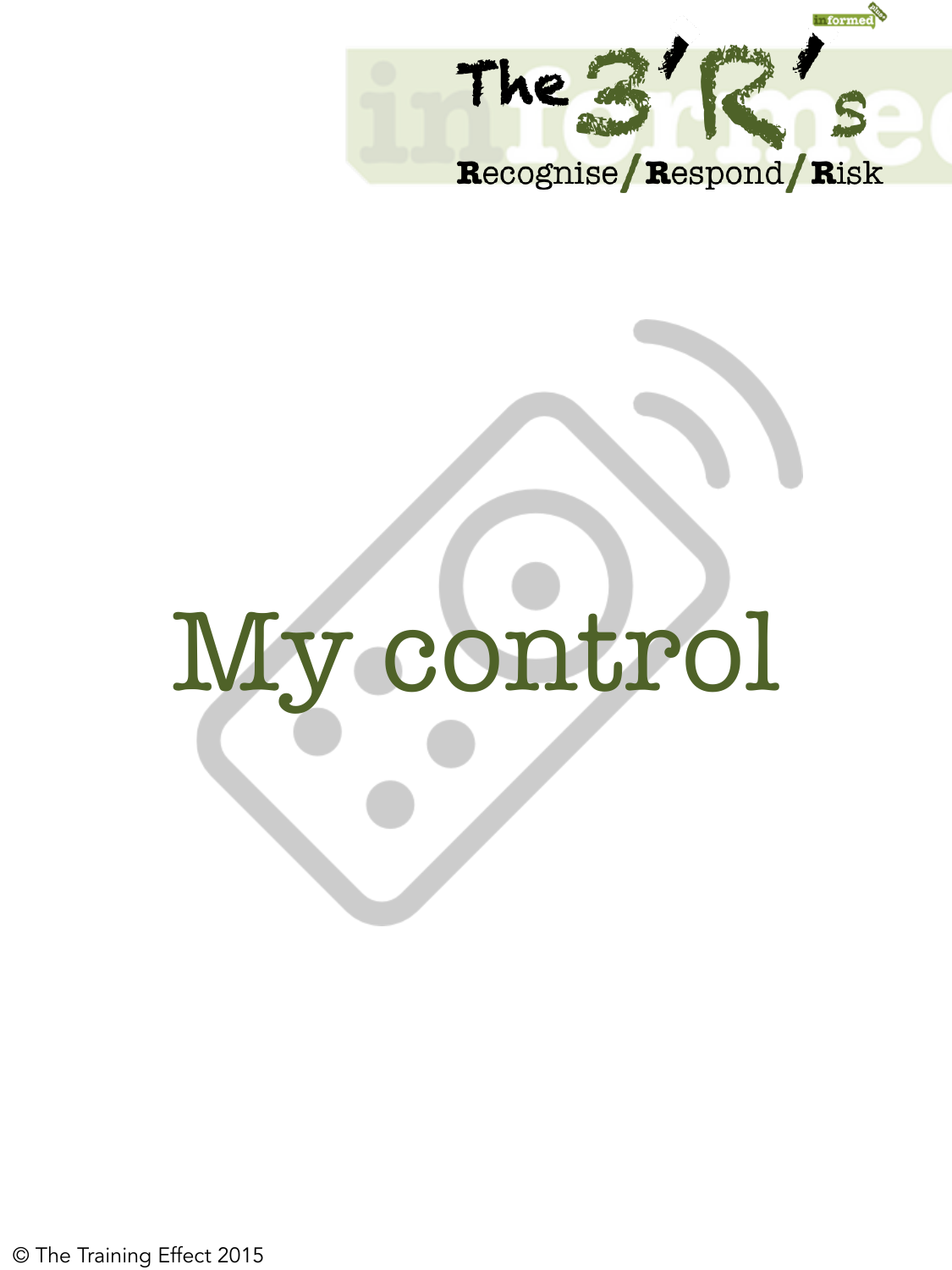

The following sessions labelled 'My Control' are designed to help young people explore elements of their behaviour in which they have 'control'.

They aim to support the development of improved cognitive and solution focused skills.

By helping young people understand what they can control in their lives, we may be able to support them to focus on changing or managing elements of their lives and behaviour which they can change, rather than those which they cannot.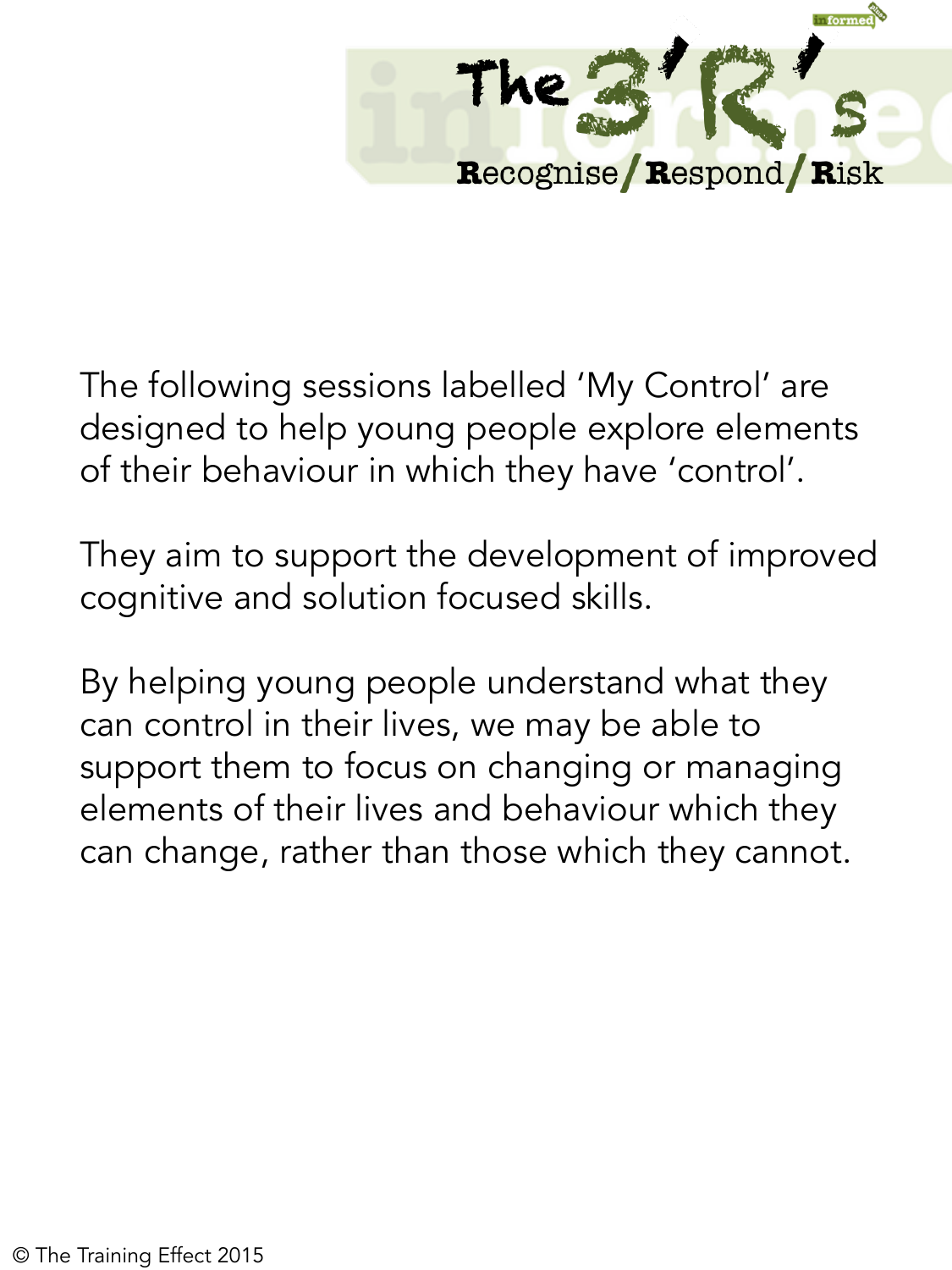#### Recognise / Respond / Risk

formed

| Scenario                                                                                                                            | <b>Who's Fault?</b> | What could they<br>do differently? |
|-------------------------------------------------------------------------------------------------------------------------------------|---------------------|------------------------------------|
| John gets nicked after<br>being with friends,<br>someone smashed a<br>window they all ran,<br>he was the only one<br>who got caught |                     |                                    |
| Josh is winding up<br>Ben in class. Ben<br>punch's him and get's<br>excluded                                                        |                     |                                    |
| Sarah doesn't get the<br>exam results she<br>wanted                                                                                 |                     |                                    |
| Callum is playing<br>football and his team<br>doesn't win                                                                           |                     |                                    |
| Tim didn't do his<br>homework                                                                                                       |                     |                                    |

The ?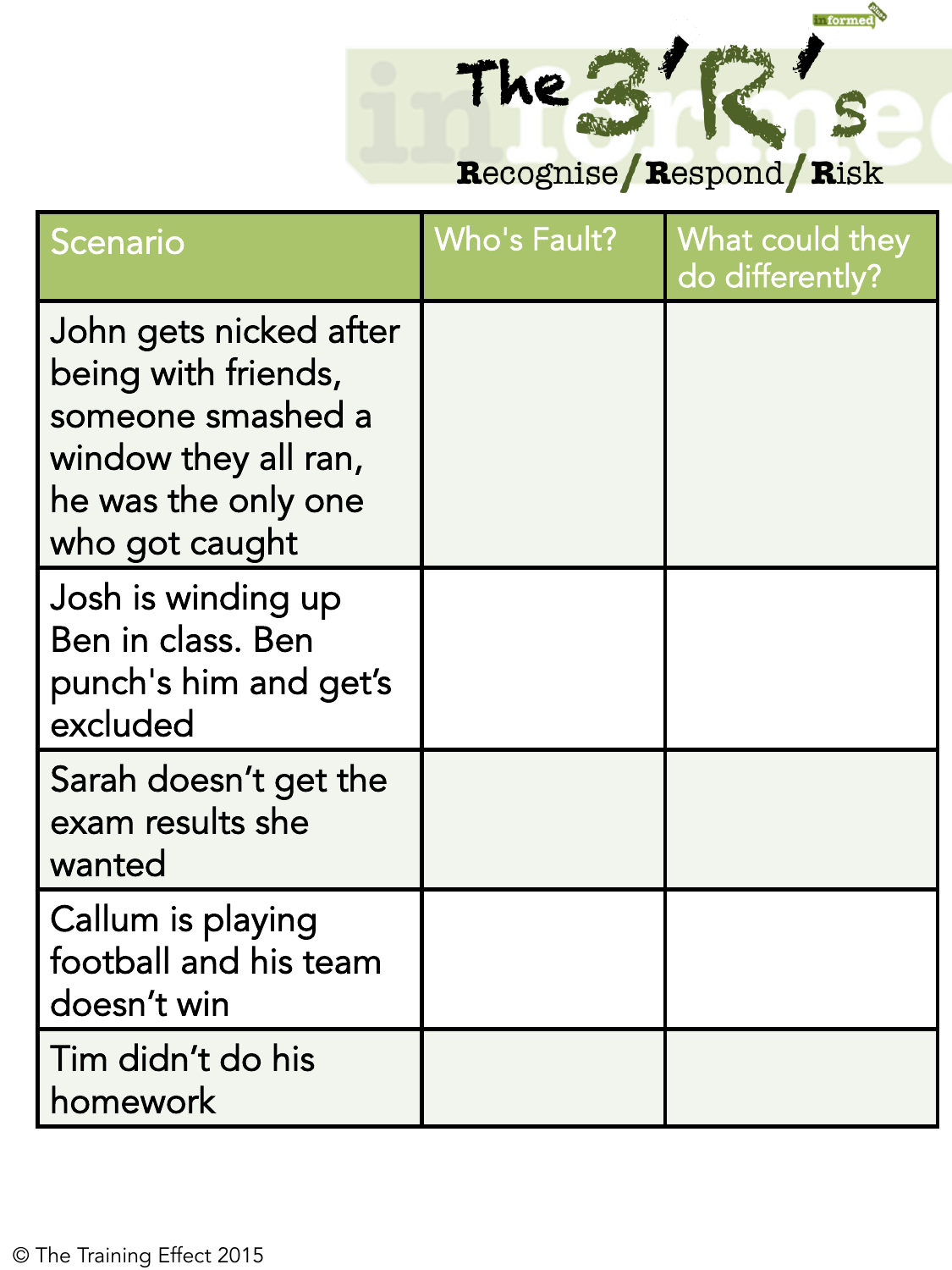

|                | What I can<br>control | What I cant<br>control | What I need<br>help with |
|----------------|-----------------------|------------------------|--------------------------|
| School         |                       |                        |                          |
| Home           |                       |                        |                          |
| <b>Friends</b> |                       |                        |                          |
| Me             |                       |                        |                          |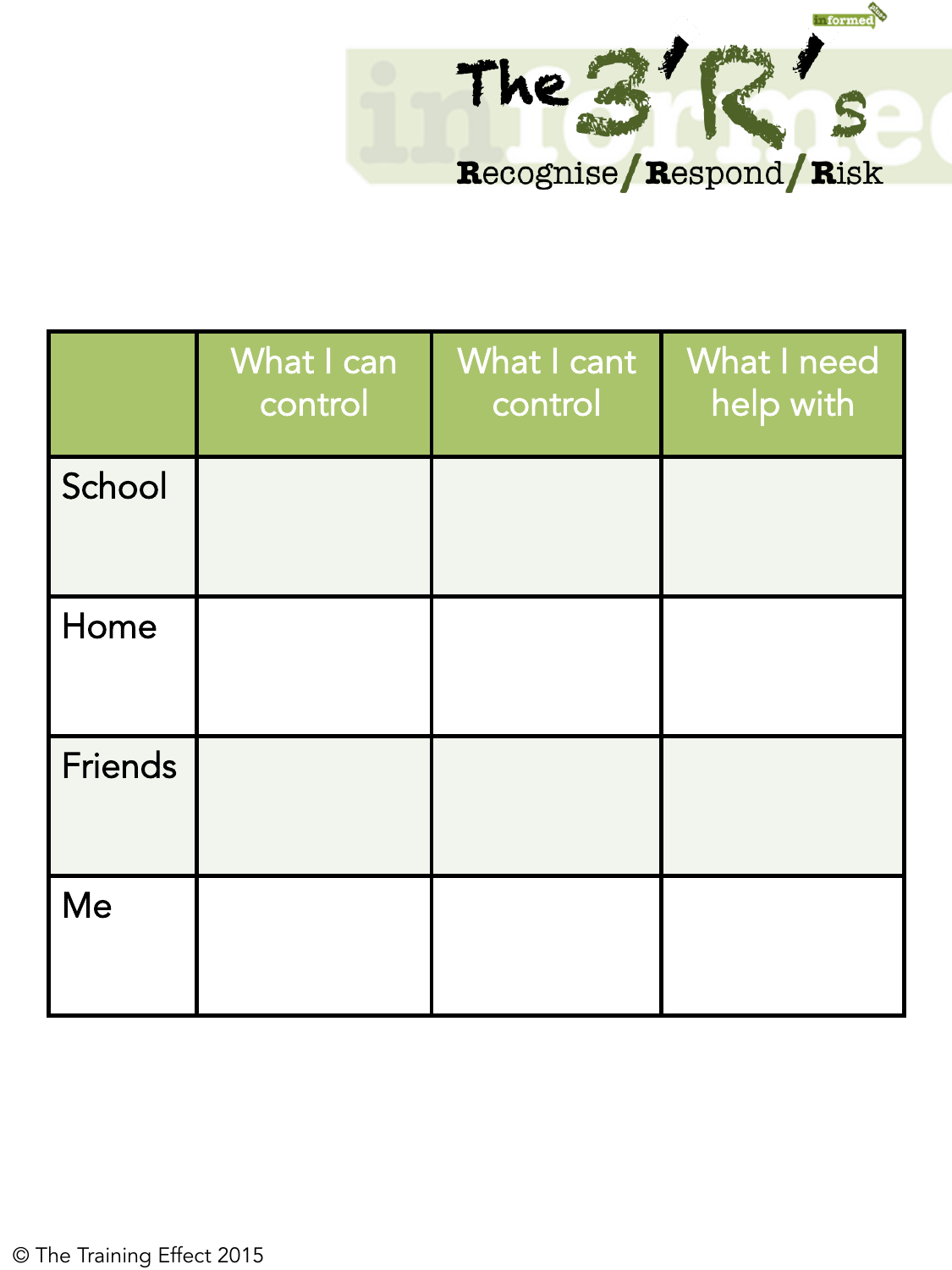

| Even when I cant<br>control a situation<br>I can still? | If I'm worried<br>about what<br>might happen I<br>can? | <b>What I need help</b><br>with |
|---------------------------------------------------------|--------------------------------------------------------|---------------------------------|
| e.g. how I speak                                        | e.g. make<br>excuses and not<br>go out                 |                                 |
|                                                         |                                                        |                                 |
|                                                         |                                                        |                                 |
|                                                         |                                                        |                                 |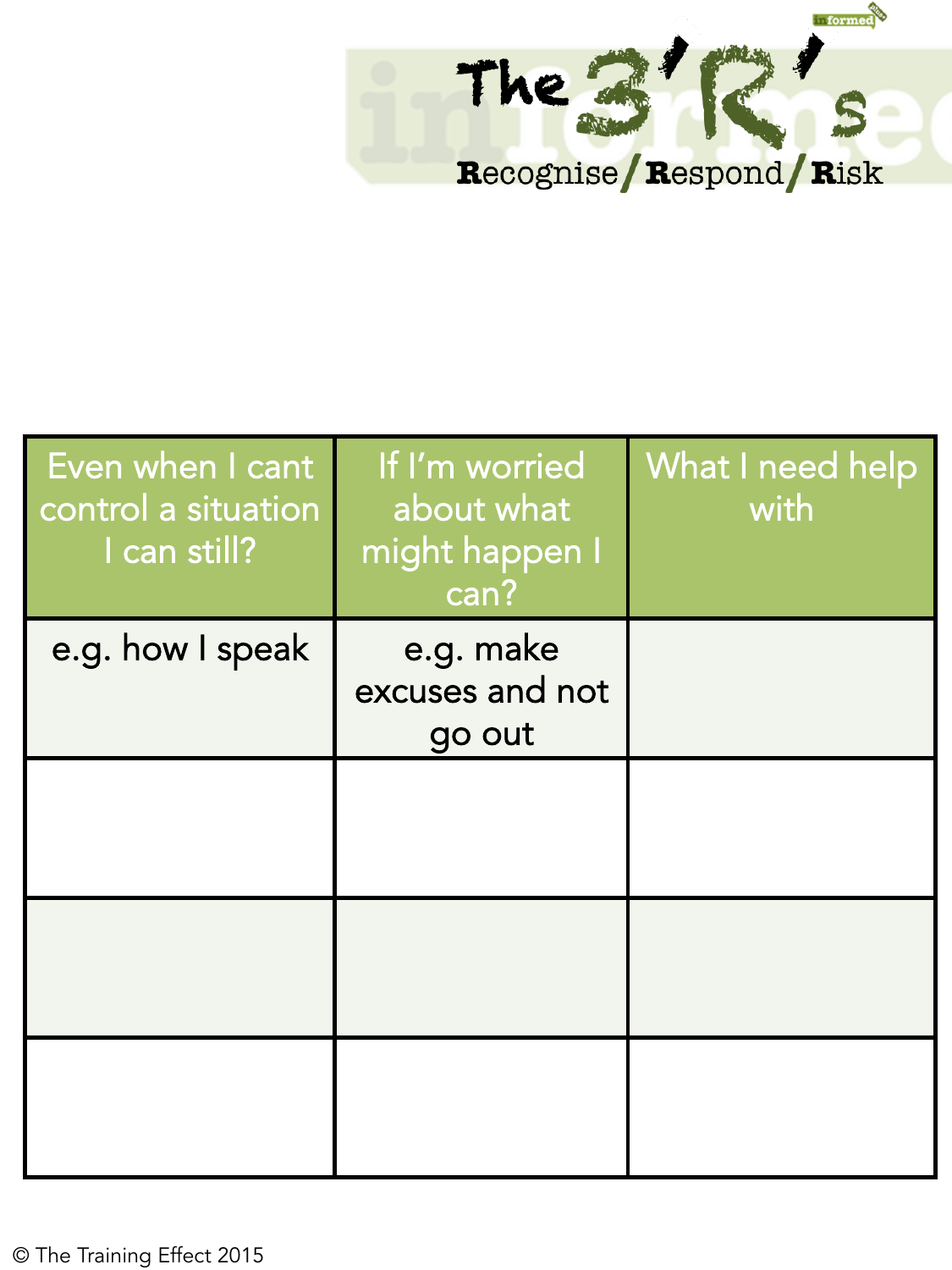

### Decisional Balance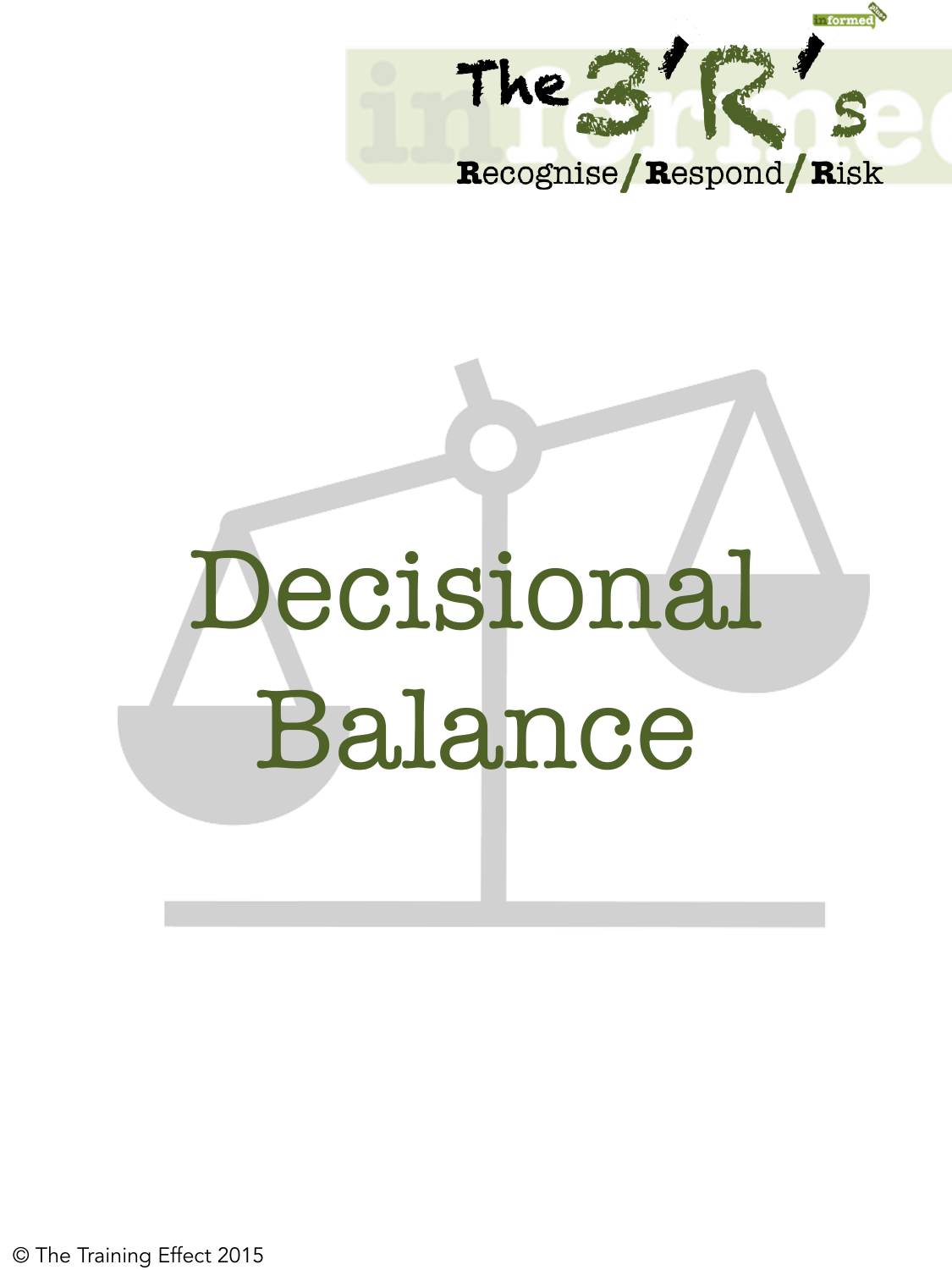

When we are thinking about making changes to our lives, most people don't actually consider all "sides" or "factors" in a complete way.

Sometimes, we focus on what we think we "should" be doing, avoid the things we don't feel like doing, or just feel confused and/or overwhelmed and give up thinking about it completely.

Thinking through the pros and cons of both changing and not changing is one very simple way to help people make sure they have fully considered all "sides" or "factors" of a change in behaviour.

This "plan" can be revisited at other times, in can be especially useful at times of stress or temptation.

When using the decisional balance with a young person, identify the behaviour they want to change e.g. behaviour in school, smoking etc. Then ask them to write in the reasons that they can think of in each of the boxes.

Discuss the factors identified and challenge those that are unrealistic. This can be a very useful tool with young people as it can remove sweeping statements such as "I wont do it again" and forces young people to look at the issues in a 360° manner.

A great way to become familiar with the tool is to complete it yourself! Think about a behaviour you would like to change and complete the sheet.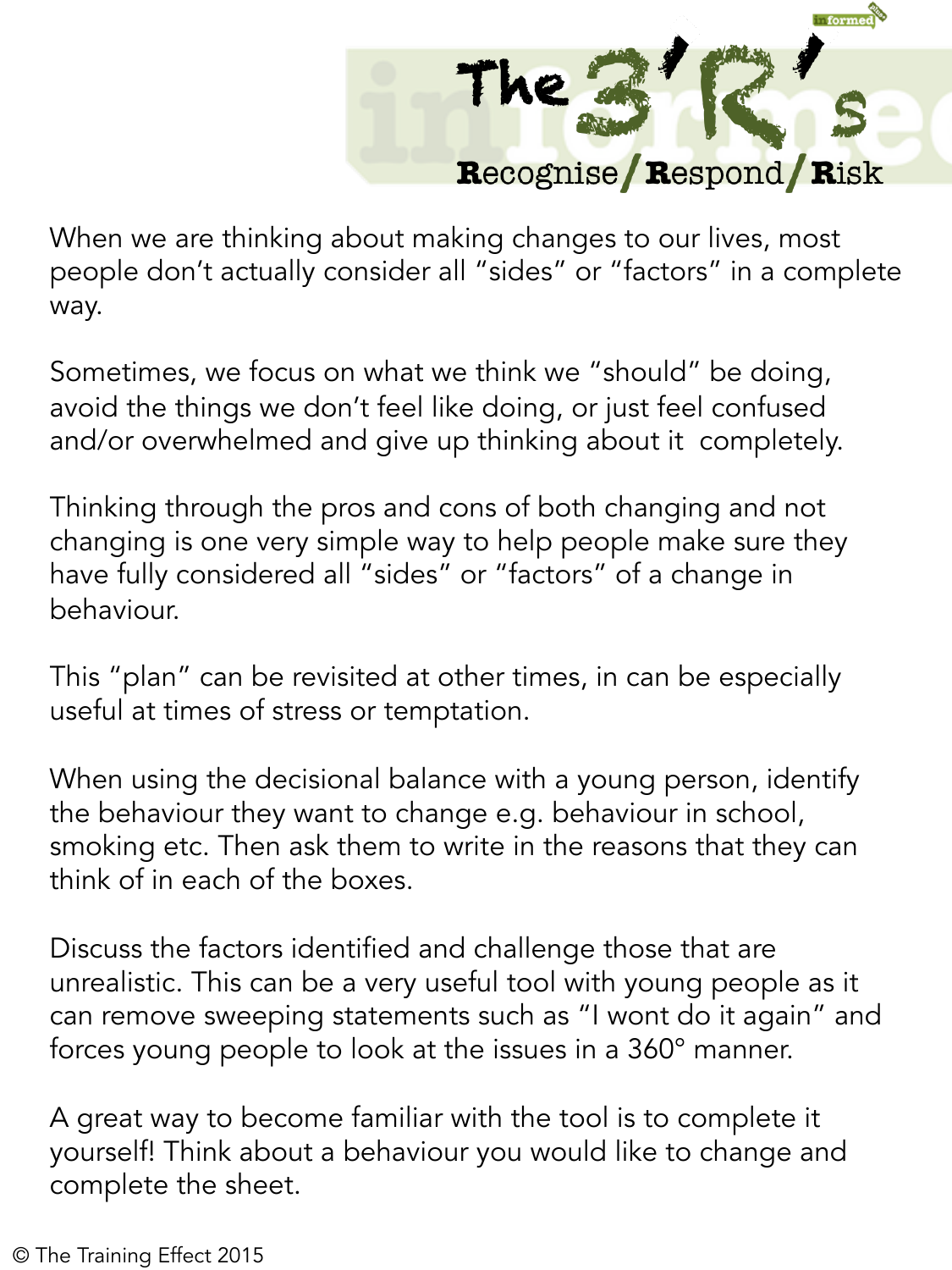

#### Decisional Balance

|                                   | Changing<br><b>Behaviour</b> | <b>Not Changing</b><br><b>Behaviour</b> |
|-----------------------------------|------------------------------|-----------------------------------------|
| Pluses /<br>Advantages            |                              |                                         |
| Minuses /<br><b>Disadvantages</b> |                              |                                         |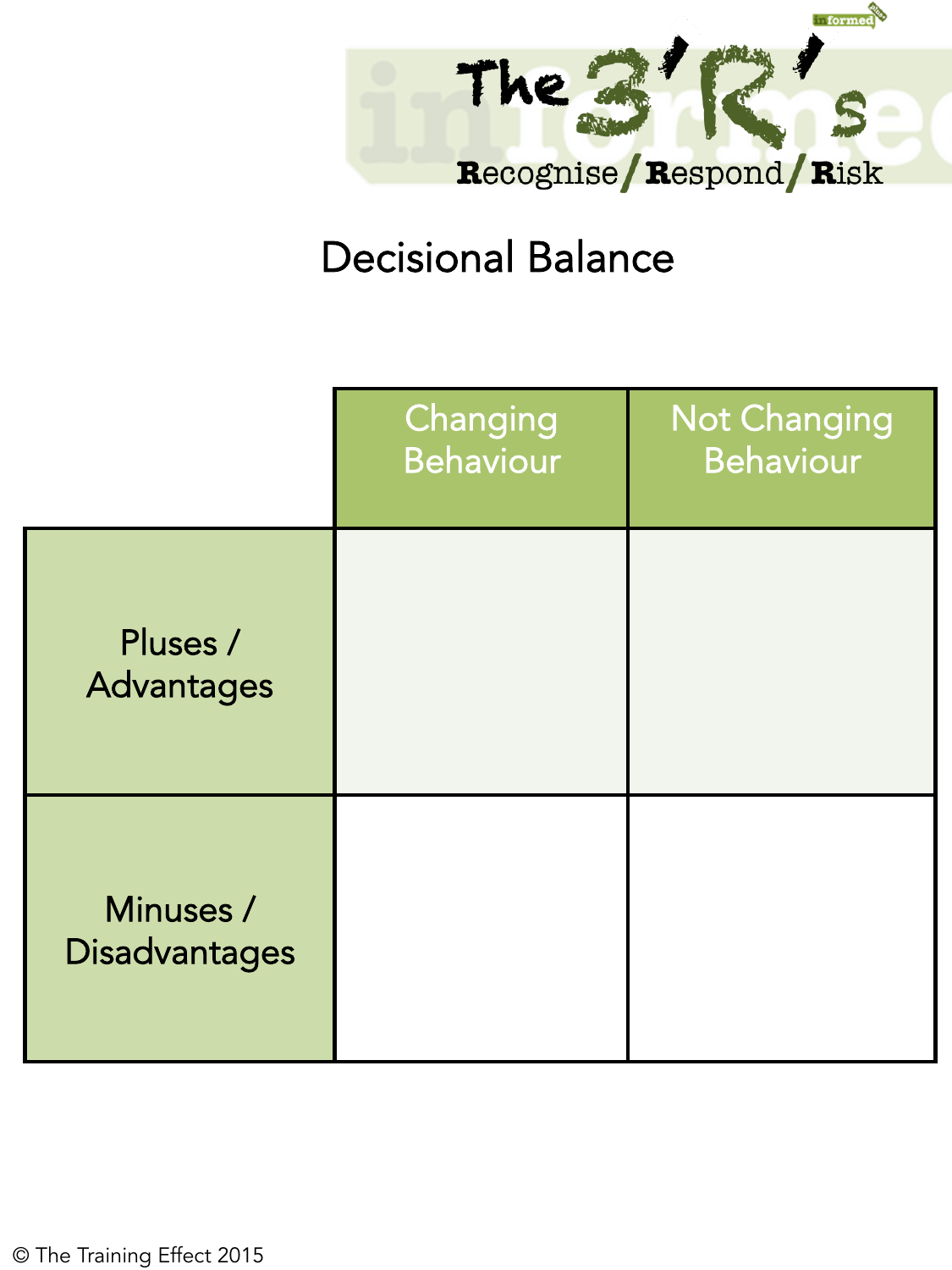

#### Readiness Ruler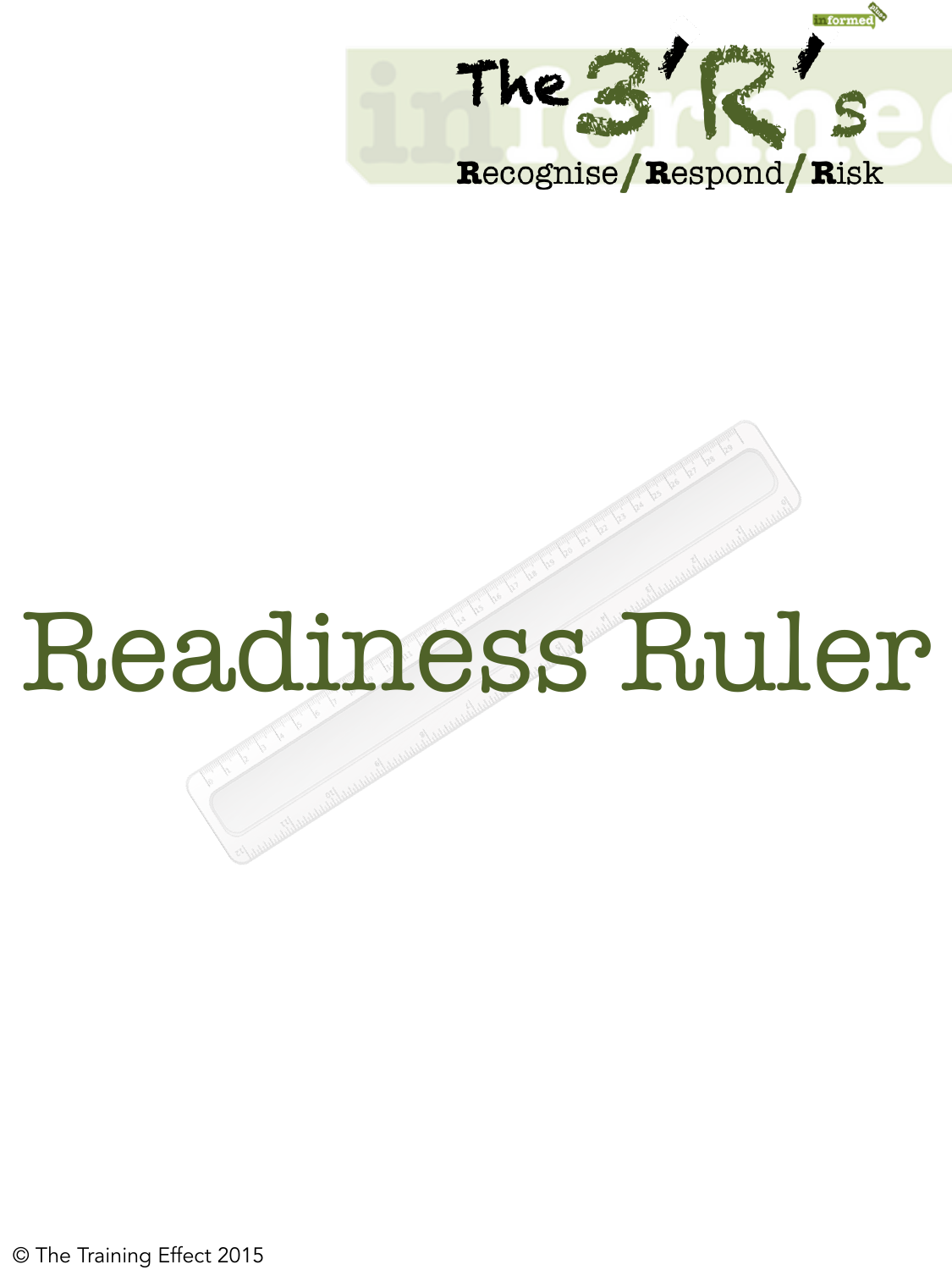

#### The Readiness Ruler can assist in:

1. Assessing a young persons "willingness or readiness to change" and their confidence in doing so.

2. Determining where a young person is on the continuum between "not prepared to change" and "making changes changing."

3. Helping identify and discuss what challenges and perceived barriers to changing behaviour may be present.

The first readiness ruler is a continuum from "not important to change" on the left, to "very important to change" on the right. It focuses on the importance a person puts on making changes to their life.

The second readiness ruler is a continuum from "not confident in making a change" on the left, to "very confident in making a change" on the right. It focuses on the confidence a person has in being able to make changes to their life.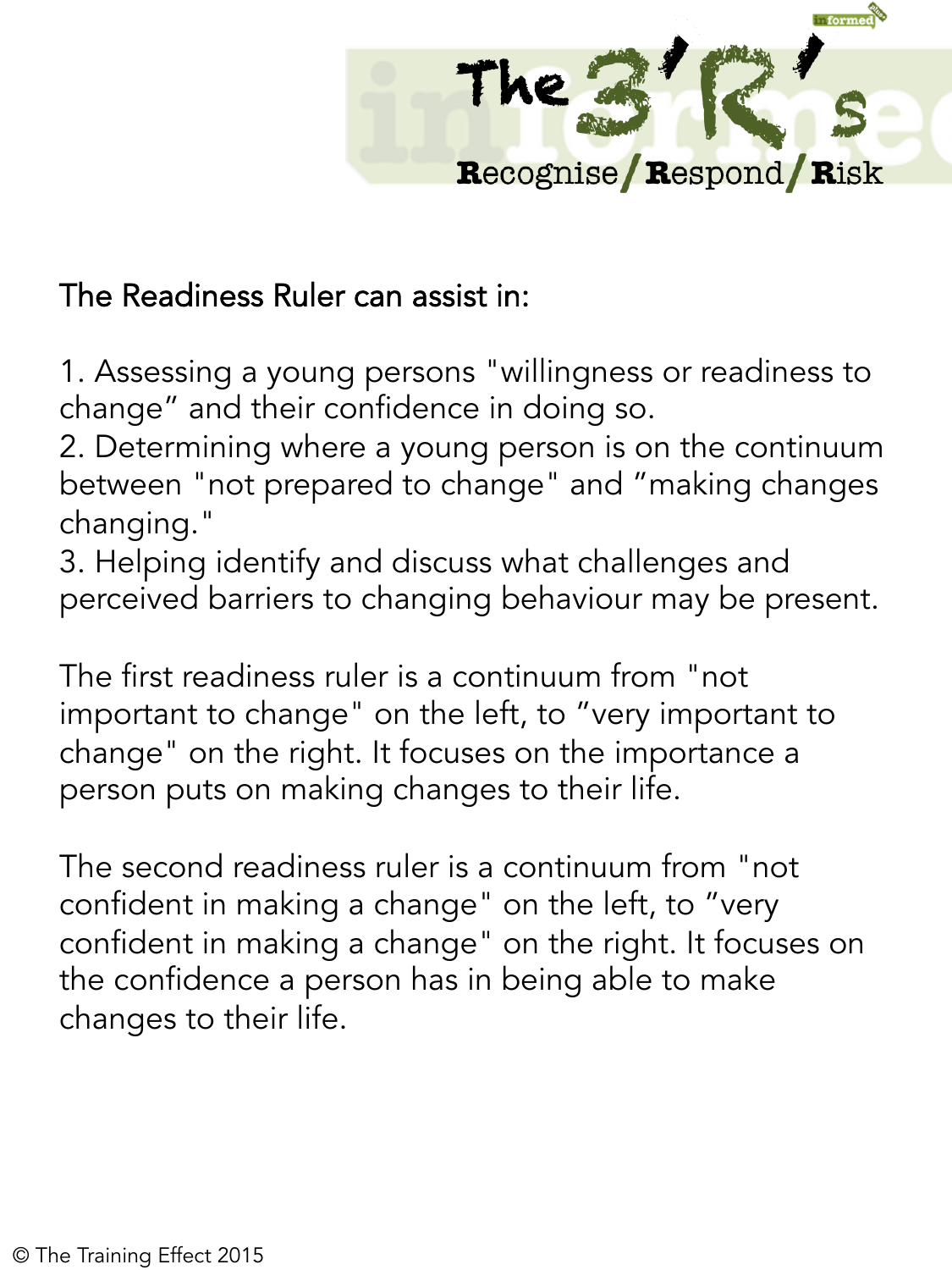

#### How it works

It should be used when working with young people who have indicated they would like to change an aspect of their behaviour. This could be smoking or related to schoolwork for example.

Young People are asked to mark on the line their current position in the change process (Start with 1 – Importance)

You should then ask young people why they did not place the mark further to the left (which helps to determine what motivates their behavior), and what it would take to move the line further to the right (which helps to determine their perceived challenges and barriers).

Its crucial that you also seek insight into their confidence, people may see a change as very important but may lack the confidence in their ability to make the change (Make sure you use 2 – Confidence)

Ask young people for their suggestions about ways to overcome barriers and challenges and steps that they can take to achieve this.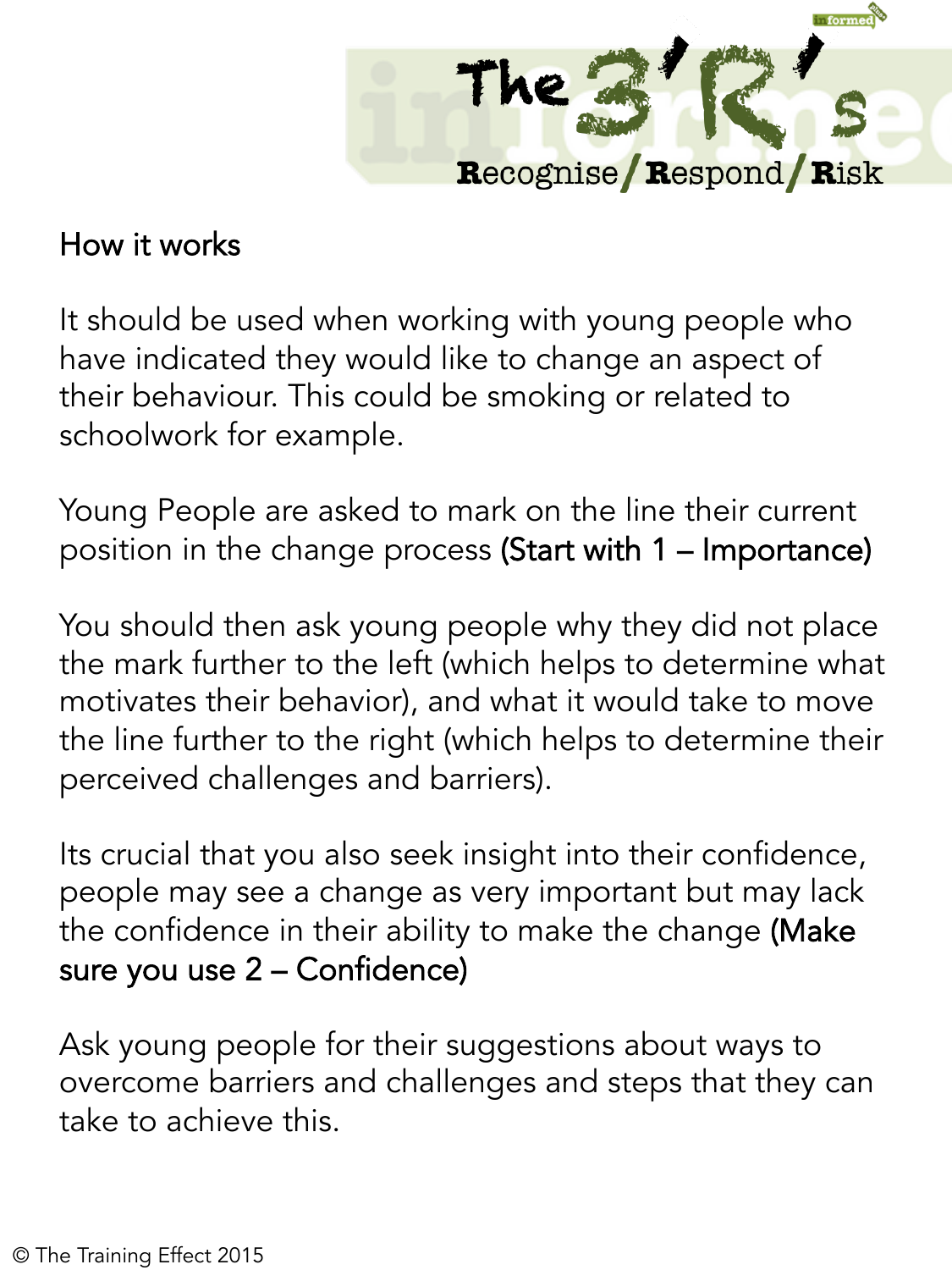

**The** 

 $\begin{array}{c}\n\hline\n\text{formed}\n\end{array}$ 

| Not Important | A bit Important | Very Important |
|---------------|-----------------|----------------|
|               |                 |                |
|               | 23456/8         |                |

| Con's |
|-------|
|       |
|       |
|       |
|       |
|       |
|       |
|       |

#### Statement Example: What would It take to go from a 2 to a 10?

© The Training Effect 2015

1